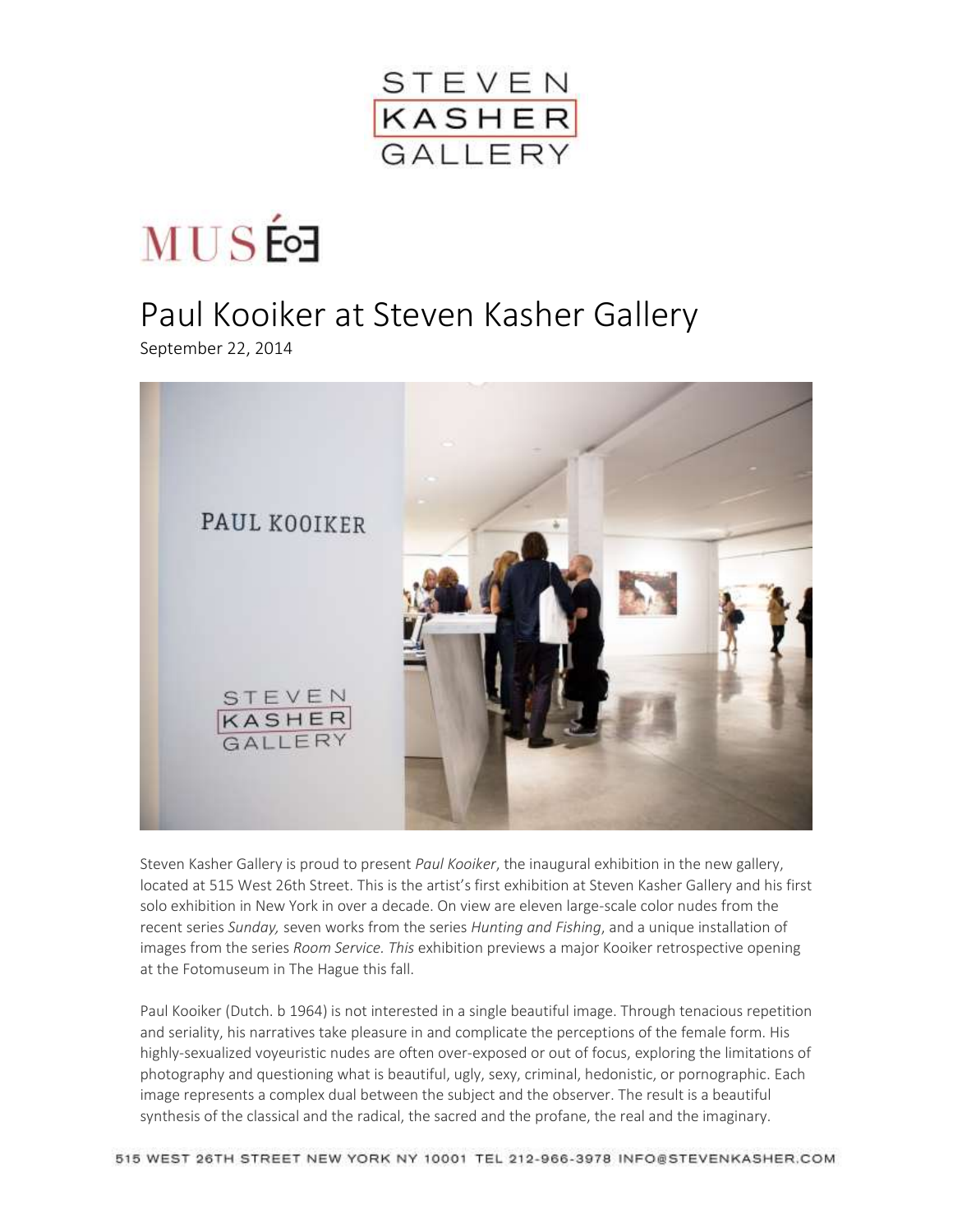



Paul Kooiker, Sunday #2, 2011, Courtesy of Steven Kasher Gallery

The series *Sunday* features "eccentrically posed, robustly built women with flesh so palpably rendered that their bodies attain an artless poetic grandeur," says Kooiker. In the early series *Hunting and Fishing,* Kooiker probed the limits of figuration with extremely out-of-focus nudes fleeing his camera, leaving the viewer to witness the sport of voyeurism. In the 2008 series *Room Service*,

Kooiker made over 100 images of naked women against a background of bookshelves. This series compares the desire for knowledge/power to lust.

Paul Kooiker was born in Rotterdam in 1964. He attended Rijksakademie van Beeldende Kunsten in Amsterdam and Koninklijke Academie van Beeldende Kunsten in The Hague. He has published thirteen monographs, including his most recent publication *Nude Animal Cigar* (Art Paper Editions, 2014). He has had solo shows at FOAM, Amsterdam; Museum Boijmans van Beuningen, Rotterdam; Galerie Van Zoetendaal, Amsterdam; and James Cohan Gallery, New York, among others. Opening in October 2014, Kooiker will be the subject of a major solo exhibition titled *Nude Animal Cigar* at the Fotomuseum in The Hague. Kooiker's work has been exhibited in group shows internationally, most recently in*DutchPhotography: The Space Between Us*, at the He Xiangning Art Museum in Shenzhen, China. His photographs are found in permanent collections at the Museum Boijmans van Beuningen, Rotterdam; Gemeentemuseum, The Hague; Fries Museum, Leeuwarden; Ministry of Foreign Affairs, Amsterdam; De Nederlandsche Bank, Amsterdam; and H+F collection, The Netherlands, among others. Kooiker was awarded the A. Roland Holst Award in 2009 and the Prix-de-Rome Photography in 1996.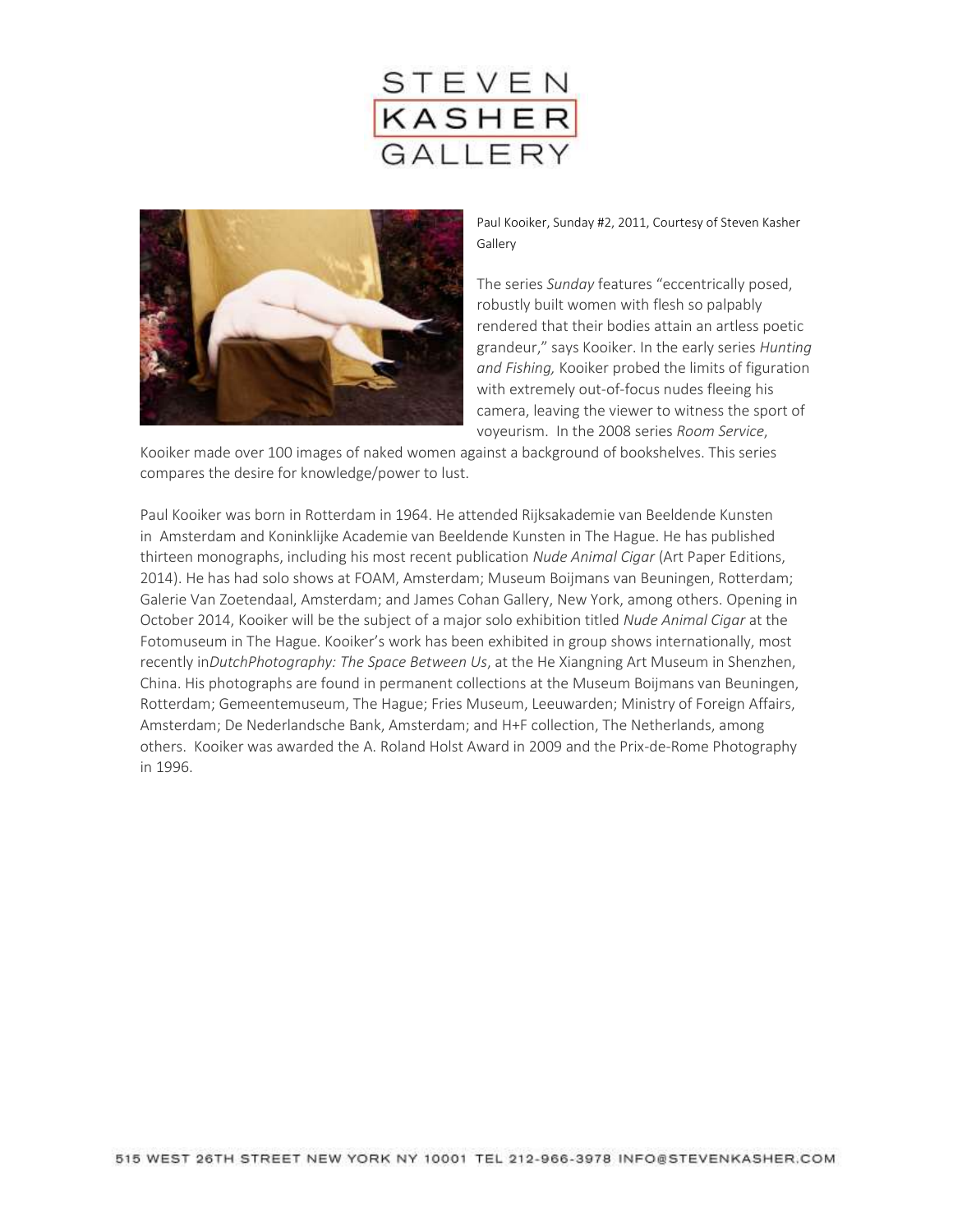



Left: Paul Kooiker, *Hunting and Fishing #6*, 1999, Courtesy of Steven Kasher Gallery Right: Paul Kooiker, *Hunting and Fishing #10*, 1999, Courtesy of Steven Kasher Galler



Paul Kooiker with guests